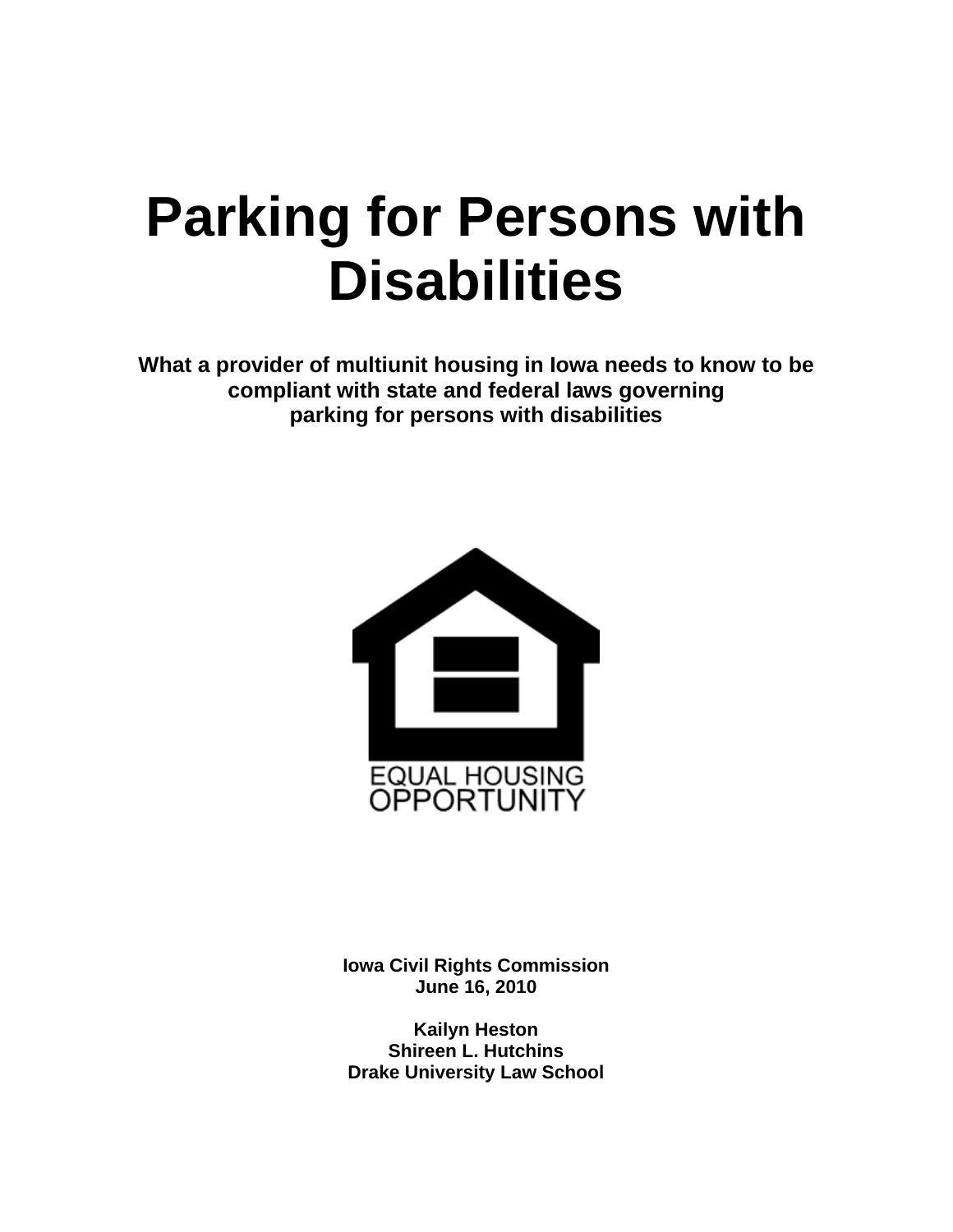Both federal and state laws have an effect on parking for persons with disabilities in off-street residential lots. First, the Americans with Disabilities Act controls parking in public accommodations or commercial spaces. 42 U.S.C. § 12101 (1990). Second, the federal and state fair housing laws govern reasonable accommodations for off-street parking at residential units. 42 U.S.C. §§ 3600-3620 (1988). Finally, state parking law speaks to specific regulations for accessible parking spaces. IOWA CODE § 321L (2009); 661 IOWA ADMIN. CODE § 18 (2010). The most complex sector of the law regarding parking for persons with disabilities—and the sector which this paper looks to address regards parking in residential apartment complexes whose lot(s) also host public or visitor parking.

There are several questions which must be addressed herein. If you own or manage multiunit residential complexes, or represent an owners' association of a complex, do you know when or how to designate parking spaces for persons with disabilities, and if so, how many parking spaces? If there are persons with disabilities renting in your unit, do you need to provide an accessible parking space for them? May you charge these tenants a fee for an accessible parking space? Must you supply visitors to the multiunit residential complex which you own or operate, or to a public accommodation therein, with accessible off-street parking?

Persons with disabilities may find it challenging to fully use and enjoy their dwelling without adequate accessible parking. The State of Iowa has specific laws and regulations regarding accessible parking for persons with disabilities. *Iowa Code Chapter 321L (1990); 661Iowa Admin. Code Chapter 18 (321L) (2010).* In addition, there are state and federal fair housing laws that prohibit discrimination in parking for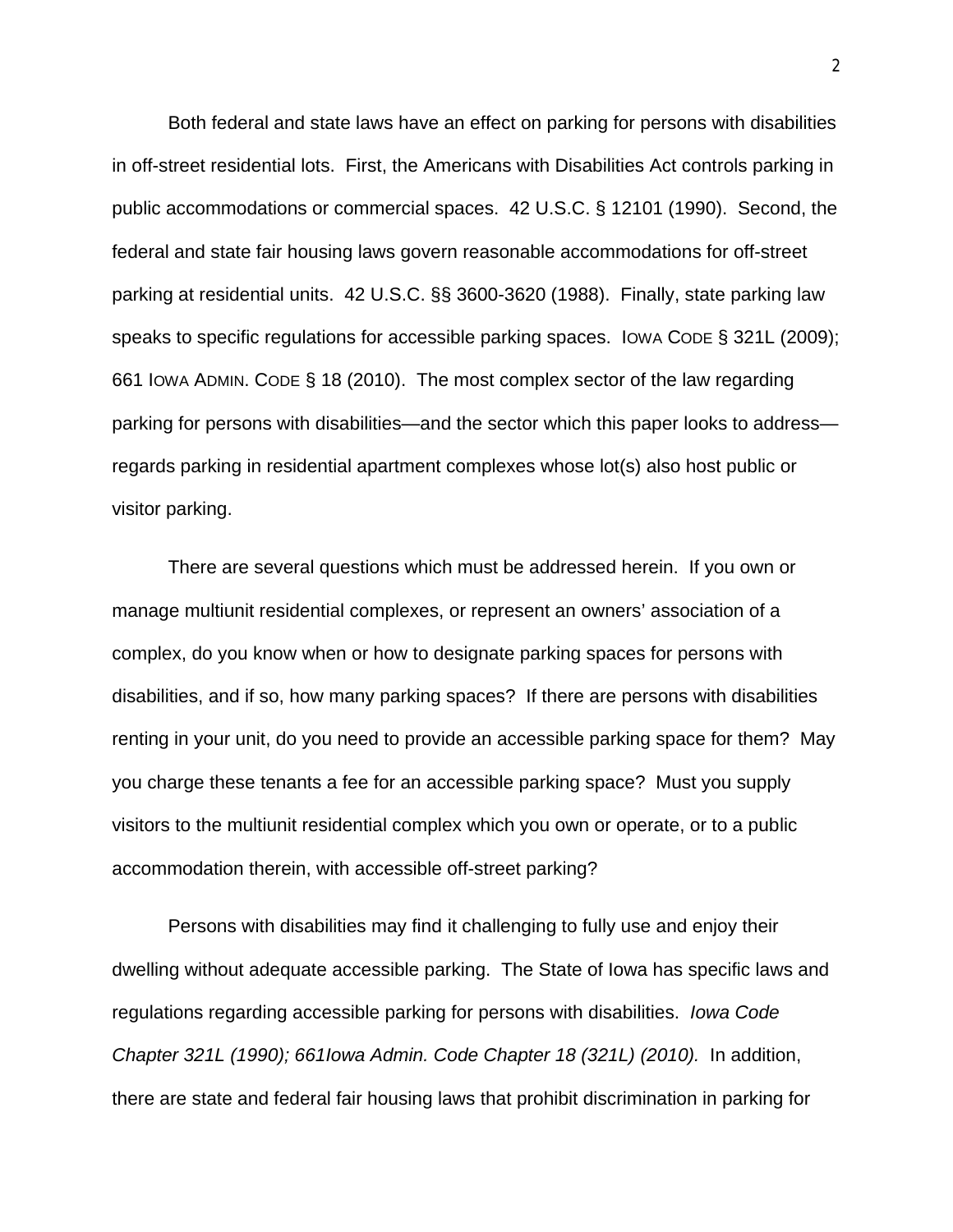persons with disabilities – the federal "Fair Housing Act," the "Americans with Disabilities Act" (ADA), and the "Iowa Civil Rights Act of 1965*." 42 U.S.C. §§ 3600- 3620; 42 U.S.C. § 12101; and Iowa Code Chapter 216.* It may at times be challenging for a housing provider to fully understand and correctly apply all of these laws to their particular off-street parking situations and needs; however, by reviewing these laws and answering certain key questions, this paper will assist providers in achieving greater understanding and help insure greater compliance with these laws.

## **The Americans with Disabilities Act**

In 1990, Congress established the Americans with Disabilities Act (ADA) "to provide clear, strong, consistent, enforceable standards addressing [and eliminating] discrimination against individuals with disabilities." 42 U.S.C. § 12101(b)(2) (1990). This landmark legislation also sought to assist persons with a disability in fully participating in day to day life and to prevent them from being denied access to opportunities because of a disability. 42 U.S.C. § 12101 (1990).

One of the hallmarks of the ADA is the reasonable accommodation for public accommodations provision of Title III. 42 U.S.C. § 12102(4)(E)(i)(III) (1990). Title III requires a public accommodation to make reasonable accommodations in policies, practices, or procedures when necessary to afford peoples with disabilities equal opportunity to enjoy "goods, services, facilities, privileges, [and] advantages …" Thomas P. Murphy, *Disabilities Discrimination Under the Americans with Disabilities Act,* 36 CATH. LAW. 13, 24 (1995). Under Title III, discrimination against individuals in the full use and enjoyment of goods, services, facilities, or accommodations in any place of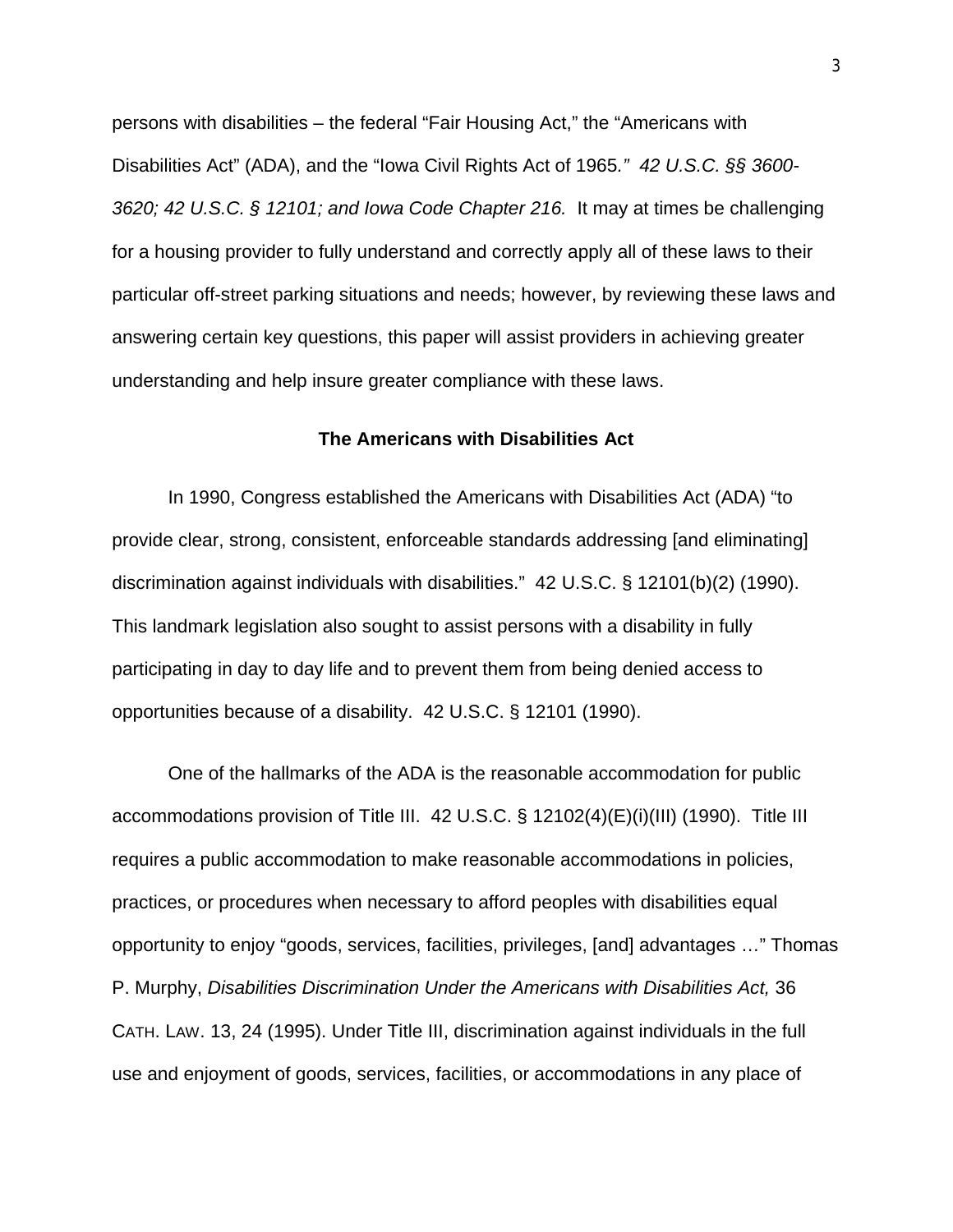public accommodation by any person who owns, leases (or leases to), or operates a place of public accommodation is prohibited. 42 U.S.C. § 12182(a) (1990).

Public accommodations are places where the general public conducts business that affects commerce, including most locations open for public use. Gabreille P. Whelan*, The "Public Access" Provisions of Title III of the Americans with Disabilities Act: A Guide for Commercial Landlords and Tenants, 34 SANTA CLARA L. REV. 215, 225-26 (1993).* For purposes of this paper, Title III of the ADA *only* applies to areas of public accommodations within residential complexes, *not* to the residential units themselves.

The ADA requires structures existing at the time the act went into effect in July of 1990 to make changes that are "readily achievable" to remove barriers of access and enable persons with disabilities to use and enjoy the premises. *Id.* at 229. Readily achievable is defined as "'easily accomplishable and able to be carried out without much difficulty or expense.'" 42 U.S.C. § 12181(9) (1990). The ADA outlines several factors to consider when determining if a modification is readily achievable, including: nature and cost of the necessary action; financial resources of the facility and the impact of such modification on the operation of the facility; type of operations of said entity, and the operation's relationship to the facility. Robert L. Burgdorf, *Equal Members of the Community: The Public Accommodations Provisions of the Americans with Disabilities Act*, 64 TEMP. L. REV. 551, 551 (*citing* 42 U.S.C. 12181(9)).

Title III further requires that new structures, built after July, 1990, must be fully accessible to the population of peoples with disabilities unless "structurally impractical." 42 U.S.C. § 12183(a)(1) (1990). Providing parking for persons with a disability is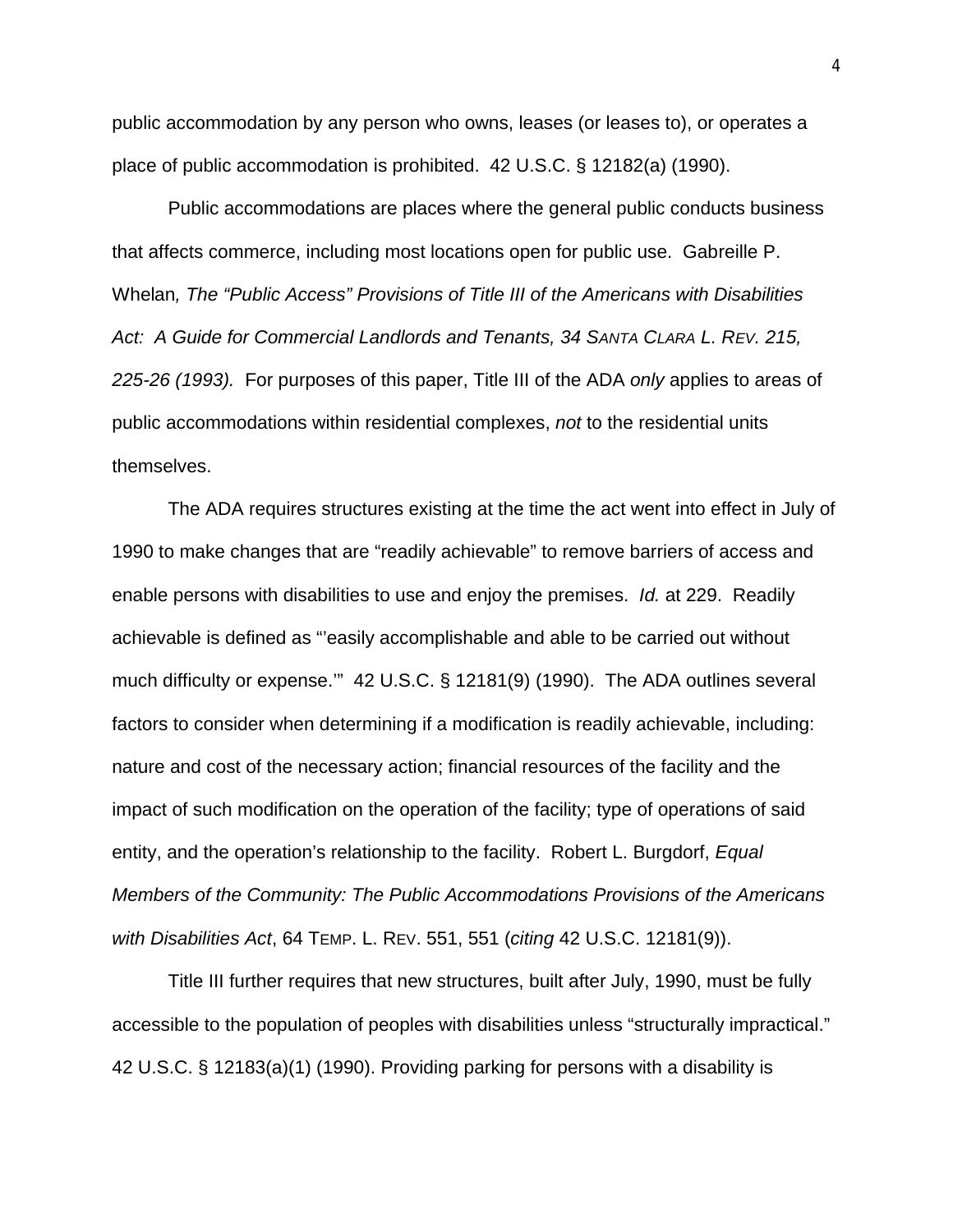considered readily achievable by the Department of Justice due to the minimal cost involved to install appropriate signage and painting parking spaces. Whelan*, The "Public Access" Provisions of Title III of the Americans With Disabilities Act: A Guide for Commercial Landlords and Tenants, 34 SANTA CLARA L. REV. at 225-26.* "Parties constructing new facilities must comply with the ADA regulations." *Id.* at 224 *(quoting*  42 U.S.C. § 12183(a)(1)).

The ADA Practice and Compliance Manual section 4:17 provides an exhaustive list of 12 categories of public accommodation, including "sales or rental units" applicable to the rental and leasing offices at apartment complexes. Office on the Americans with Disabilities Act, U.S. Department of Justice, *The Americans with Disabilities Act Title III Technical Assistance Manual* § 4:17 (1992). Also, public accommodations may exist where a "high-rise" residential complex leases the ground level for commercial space. Title III of the ADA may significantly affect the landlord/tenant relationship in this situation. Whelan*, The "Public Access" Provisions of Title III of the Americans With Disabilities Act: A Guide for Commercial Landlords and Tenants, 34 SANTA CLARA L. REV. at* 216. Where a portion of the residential complex is leased as commercial space, the landlord (owner of the residential complex) and the tenant (renter of the commercial space, say restaurant owner,) both have a duty to provide reasonable accommodations. Karen E. Field, 15 CARDOZO L. REV. 569; *see also* Whelan, 34 SANTA CLARA L. REV. at 215 (*citing* Henry H. Perritt, *Americans with Disabilities Act Handbook* 132 (John Wiley & Sons, Inc. ed., 2d ed. 1991)).

The landlord could write into the lease agreement that the tenant is responsible for making such accommodations; however, courts are split as to whether or not this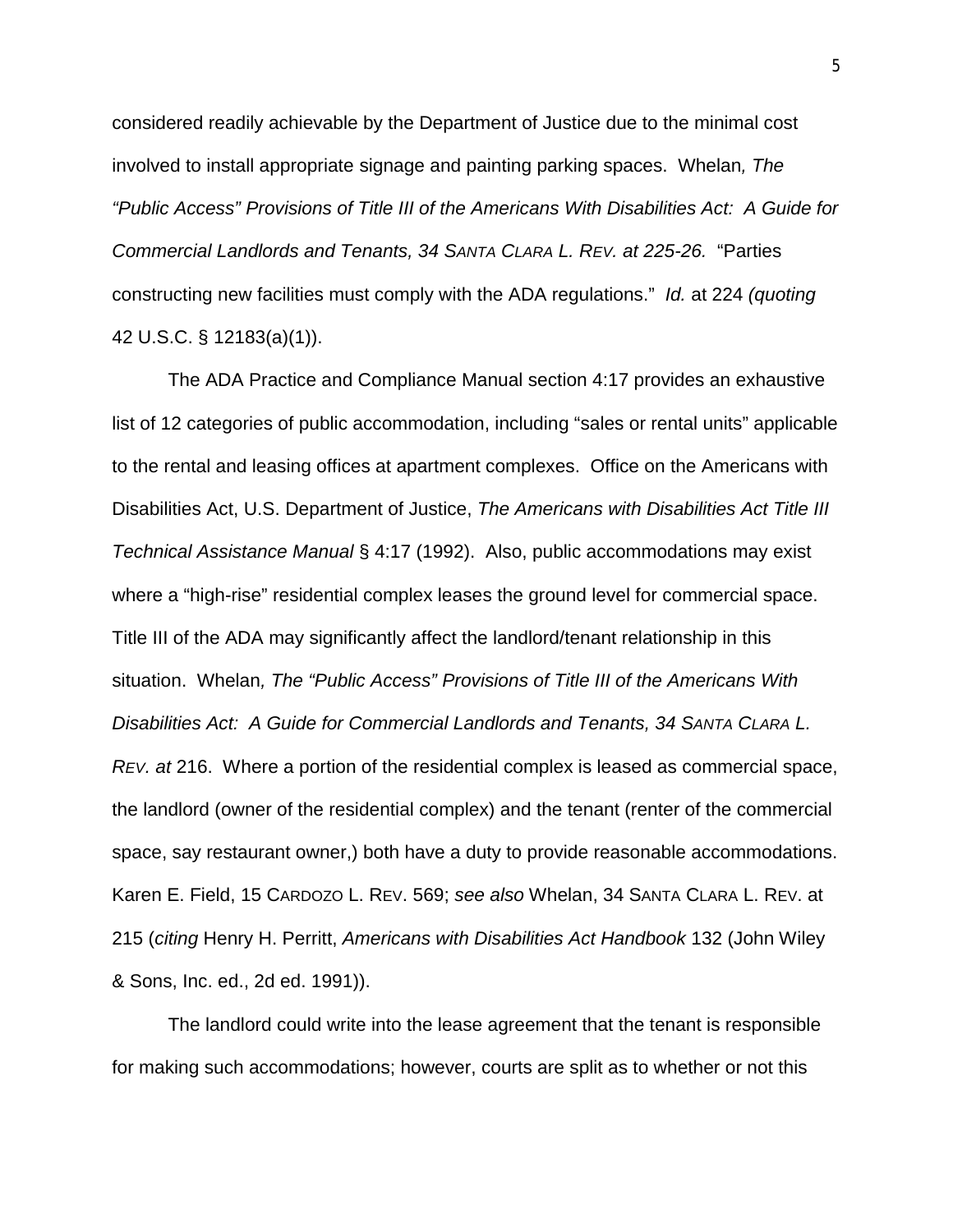releases the landlord from liability all together. Many courts continue to hold the landlord liable under the ADA, allowing indemnification as a remedy toward the tenant for failing to make reasonable accommodations. Field, *The Americans with Disabilities Act "Readily Achievable" Requirement for Barrier Removal: A Proposal for the Allocation of Responsibility Between Landlord and Tenant*, 15 CARDOZO L. REV. at 571.

A California district court ruled that where a tenant restaurant owner failed to make reasonable accommodations for accessible parking on the premises, the property owner was liable even though the lease stated "tenant shall not make any structural changes, alterations, or additions to the premises without obtaining written consent of the [property owner]." *Botosan v. Fitzhugh*, 13 F. Supp. 2d 1047, 1053 (SD CA 1998). Further, the court found that just because the tenant had exclusive control over the entire leased premises did not relieve the landlord of their liability. *Id*. at 1054-55. Here, the landlord was deemed a necessary party in the action, regardless of what the lease did or did not provide for. *Id.*

The Ninth Circuit Court of Appeals upheld the *Botosan* decision between two private entities. *Disabled Rights Action Comm. v. Las Vegas Events, Inc.*, 375 F.3d 861, 882 (9th Cir. 2004). However, the Court noted that where one party is a public entity—a state university system—and the other a private entity—a Rodeo Association—the public entity operating as landlord may not be held liable for Title III violations by the private tenant. *Id.* In this case, University Systems was not held liable for the Rodeo Associations' failure to make reasonable accommodations during the rodeo. *Id.* at 883. Generally, the Department of Justice stipulates that both parties (if private entities) may be held liable to a third party for Title III violations. Field, *The*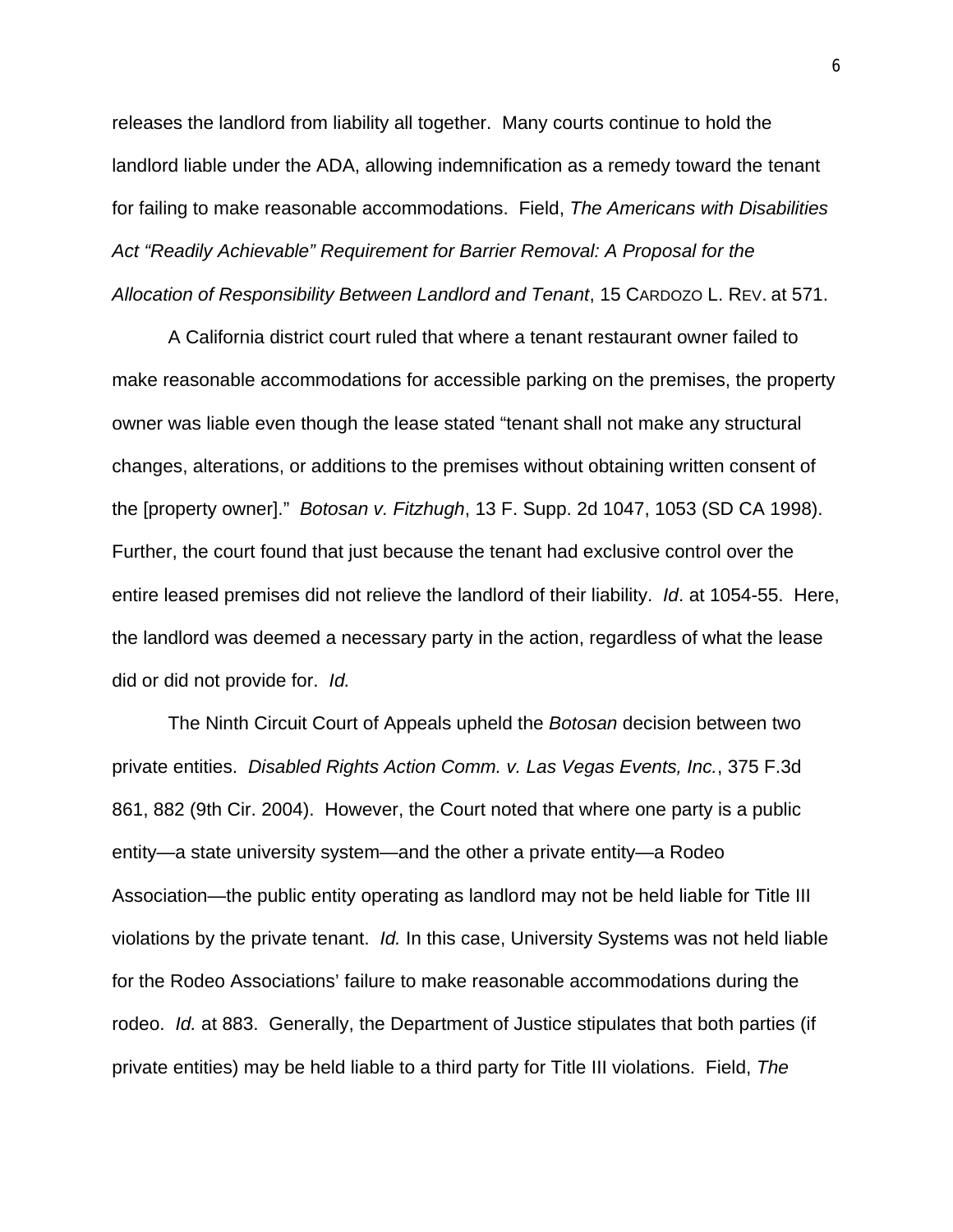*Americans with Disabilities Act "Readily Achievable" Requirement for Barrier Removal: A Proposal for the Allocation of Responsibility Between Landlord and Tenant*, 15 CARDOZO L. REV. at 584. However, the Ninth Circuit's decision should be noted as the exception to this rule.

Ultimately, private businesses that may be subject Title III public accommodations provisions of the ADA must comply with statutory requirements for accessibility of location and dimension of parking for people's with disabilities. 42 U.S.C. § 12183(a)(1).

## **Federal and state fair housing laws**

It is at this juncture that the Fair Housing Act and state statutory law enter the equation to aid in enforcement and interpretation of Title III of the ADA. In the federal Fair Housing Act (FHA), Congress declared: "It is the policy of the United States to provide, within constitutional limitations, for fair housing throughout the United States." 42 U.S.C.§ 3601 (1988)*.* The Act prohibits discrimination by housing providers on a number of bases or protected personal characteristics, including race, color, religion, sex, familial status, and national origin. 42 U.S.C. § 3604 (1988). Where the ADA deals solely with public accommodations located in the residential complex, the FHA touches only areas of the residential complex that are accessible to tenants and their guests, *not* any public accommodations.42 U.S.C. § 3604*.* The Iowa Civil Rights Act of 1965 (Iowa Code Chapter 216) has been deemed equivalent to the FHA by the U.S. Department of Housing and Urban Development (HUD). IOWA CODE § 216 (2009).

In 1988, the FHA was amended to bring disability discrimination into the scope of protections for fair housing. 42 U.S.C. § 3601. Prior to this, the FHA did not ensure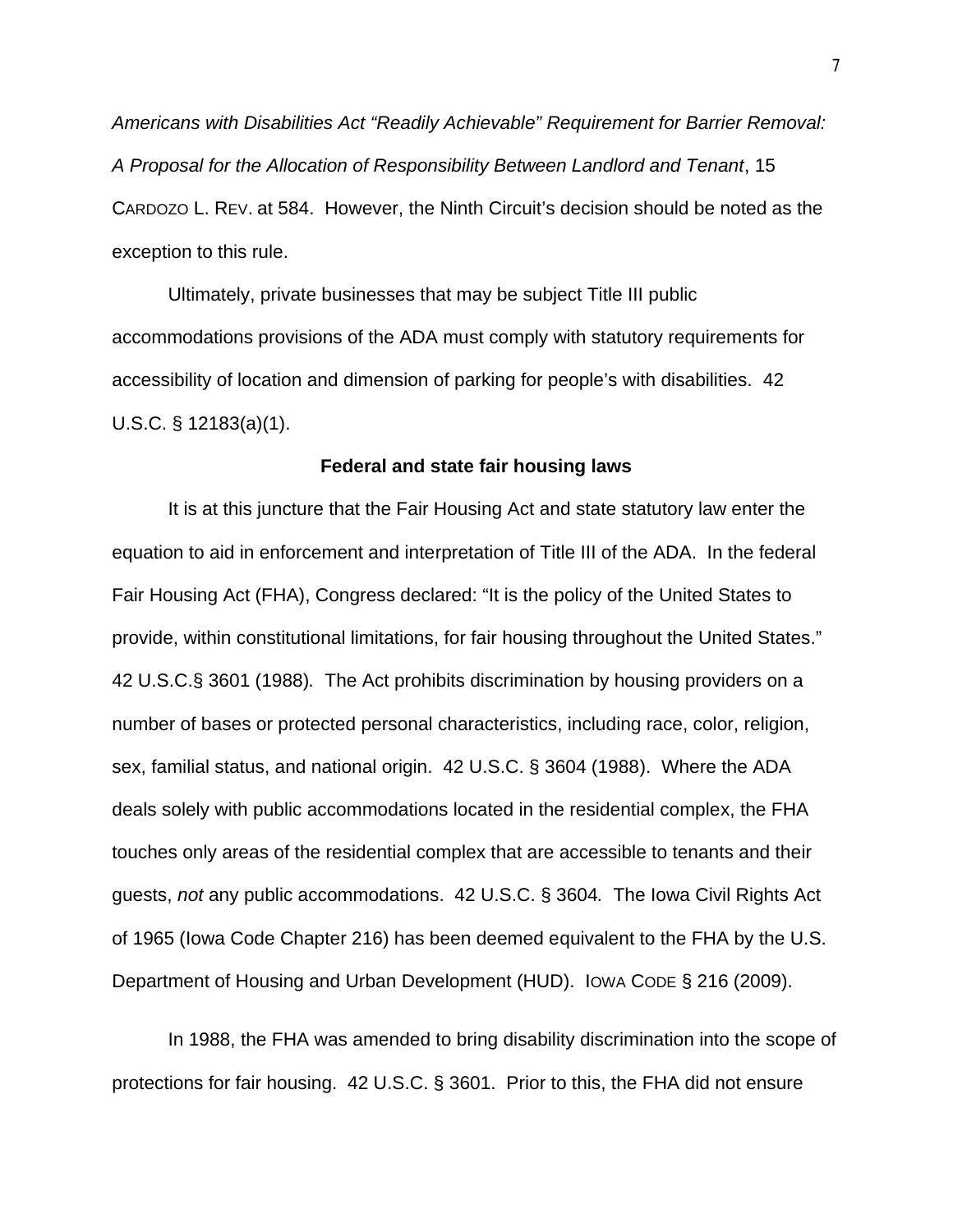peoples with disabilities a right to fair and equal housing. 42 U.S.C. § 3601*.* The Act now prohibits discrimination on the basis of handicap or disability "in the terms, conditions, or privileges of sale or rental of a dwelling, or in the provision of services or facilities in connection with such dwelling." *Hubbard v. Samson,* 994 F. Supp. 187, 189 (1998) *(citing 42 U.S.C. § 3604(f)(2)(A)*). The Federal Fair Housing Act Amendments (FHAA) define handicap as a physical or mental impairment which substantially limits one or more major life activities. 42 U.S.C. § 3602(h)(1) (1988). This definition is very broad, so as to include all types of disability. 42 U.S.C. § 3602. However, the FHAA does not include current users or addicts of illegal narcotics, nor any individual who threatens the safety and health of other residents. 42 U.S.C. § 3601(h)(3).

The FHAA, like the Iowa Civil Rights Act of 1965, has a provision that requires housing providers "to make reasonable accommodations in rules, policies, practices, or services, when such accommodations may be necessary to afford people equal opportunity to use and enjoy a dwelling." 42 U.S.C. § 3604(f)(3)(B); IOWA CODE § 216.8A( 3)(c)(2). "Reasonable accommodation can involve 'changing some rule that is generally applicable so as to make its burden less onerous on the handicapped individual.'" *Hubbard*, 994 F. Supp. at 189 (*citing Proviso Assoc. of Retarded Citizens v. Village of Westchester, Ill.*, 914 F. Supp. 1555, 1562 (N.D. Ill. 1996). Reasonable accommodations include alterations that afford the person with a disability the opportunity to fully enjoy the dwelling, such as the addition of accessible parking to accommodate the need of persons with disabilities. *Hubbard*, 994 F. Supp. at 189*.* The requirements for the construction of accessible parking are outlined in the Iowa Code § 321L.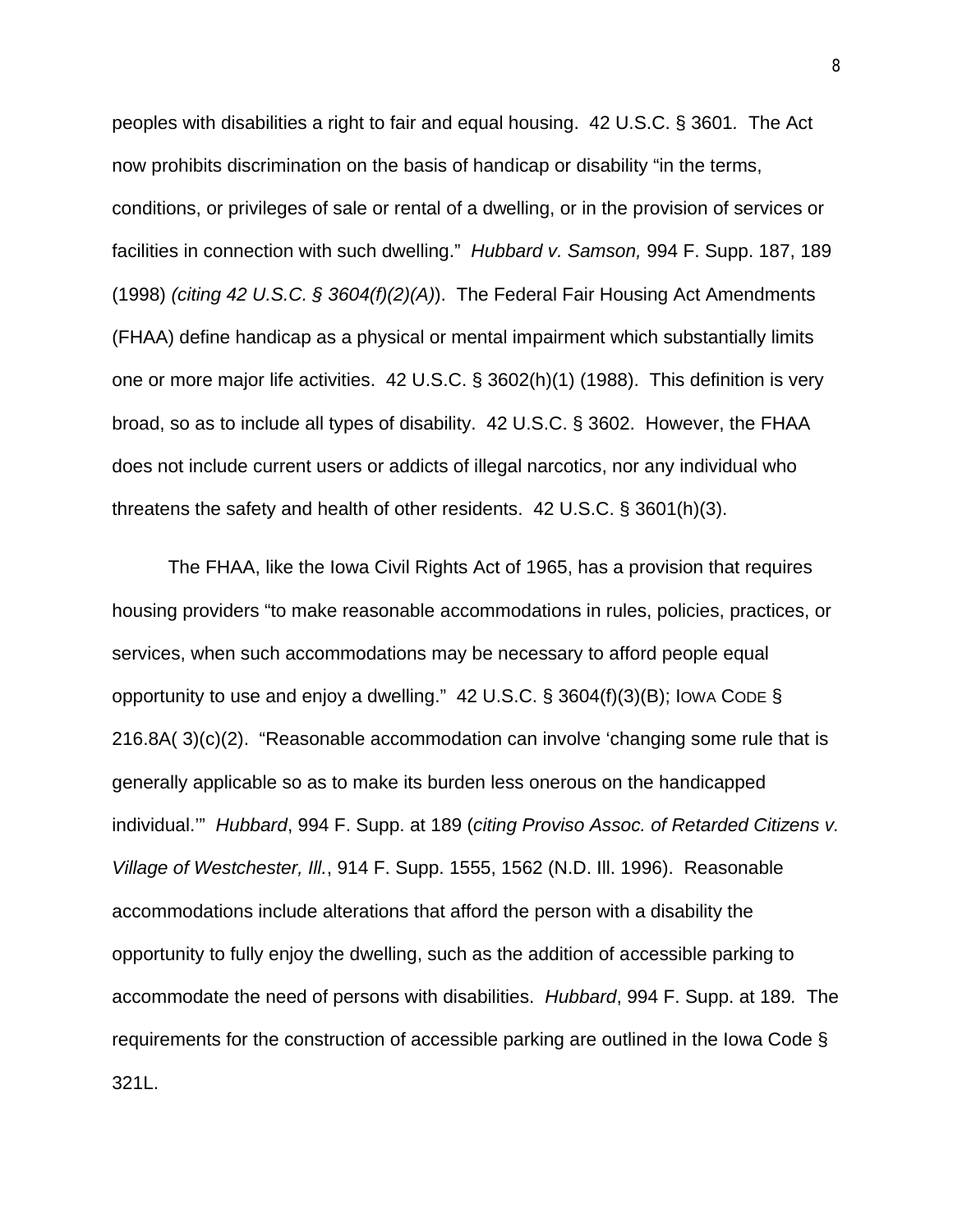The FHAA prohibits landlords from making direct inquiries with potential tenants about any possible disability. 42 U.S.C. § 3605 (1988). Thus, the FHAA puts the duty of requesting a reasonable accommodation on the tenant. 42 U.S.C. § 3605. Once that tenant makes the request for a reasonable accommodation, the landlord's refusal to meet the request *may* equate discrimination. 42 U.S.C. § 3604(f)(1). Further, a landlord may be held liable for making accommodations that are not deemed reasonable. *Jankowski Lee & Assoc. v. Cisneros,* 91 F.3d 891, 891 (1996) (where the court found that the addition of two accessible parking spaces was not a reasonable accommodation to satisfy the plaintiff's request.) A landlord may, however, refuse to accommodate a request if it is shown to be unreasonable. *Sporn v. Ocean Colony Condo. Assoc.*, 173 F. Supp. 2d 244 (D.N.J. 2001).

In *Jankowski*, a tenant with multiple sclerosis requested from the landlord a change in the parking policy of his complex (specifically, an assigned parking space in front of his building). 91 F.3d at 895. The landlord, without making a reasonable inquiry into the extent of the tenant's disability, refused to make such accommodation, stating it was unnecessary and unreasonable. *Id.* The Seventh Circuit Court of Appeals ruled that where a landlord is skeptical "of a tenant's alleged disability or the landlord's ability to provide an accommodation, it is incumbent upon the landlord to request documentation or open a dialogue" with the tenant. *Id.* at 895. Thus, it may be the landlord's duty to make a reasonable inquiry into the disability once a request for reasonable accommodations has been made.

The landlord in *Jankowski* later agreed to add an additional two accessible parking spaces to the complex's lot. *Id.* at 895-96. However, the Seventh Circuit found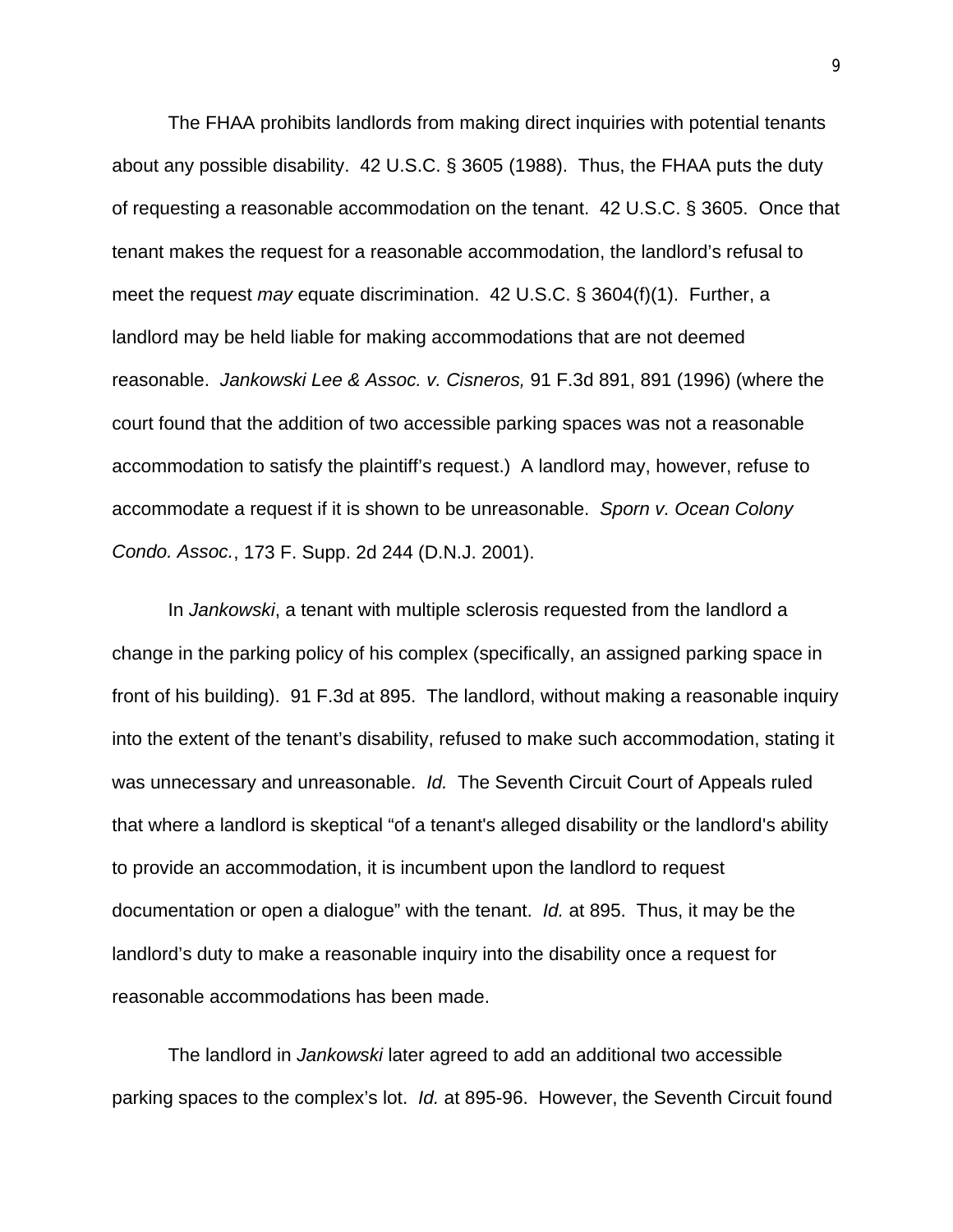that where the landlord "accommodated" the tenants' request for an assigned space in the front of his building by generically adding two additional accessible spaces to the complex lot, this accommodation was not reasonable. *Id.* at 896. Reasonableness of an accommodation becomes a very fact specific question, considering the circumstance of an individual request. *Id.* (*citing United States v. Cal. Mobile Home Park Mgmt. Co.,* 29 F.3d 1413, 1418 (9th Cir.1994)). In this instance, the addition of two accessible spaces was not reasonable because it left the complex with only eight accessible spaces and 27 residents with tags or licenses to park in such spaces, thus continuing to make it difficult for the tenant to find parking in front of his building. *Jankowski*, 91 F.3d at 895.

Where a landlord claims that a request for accommodations is unreasonable, it is often up to the court to determine whether or not such a request may be refused. *Shapiro v. Cadman Towers, Inc.*, 51 F.3d 328, 334 (2d Cir. 1995). In *Shapiro*, the Second Circuit Court of Appeals ruled that "reasonable accommodations" as per Title IV of the Civil Rights Act of 1964 have a different standard than the "reasonable accommodations" required by the FHAA. *Id.* Under Title IV, reasonable accommodation requires only equal treatment and no affirmative action. *Id.* However, the Second Circuit ruled that the FHAA reasonable accommodation is akin to reasonable accommodations under § 503 of the Rehabilitation Act of 1973, providing that a landlord may have to incur reasonable costs to accommodate a tenant. *Id.* at 335. The standards for reasonable accommodation under the FHAA are less rigorous than the standards under Title IV of the Civil Rights Act, and a landlord cannot use Title IV as a valid defense for failure to accommodate. *Id.*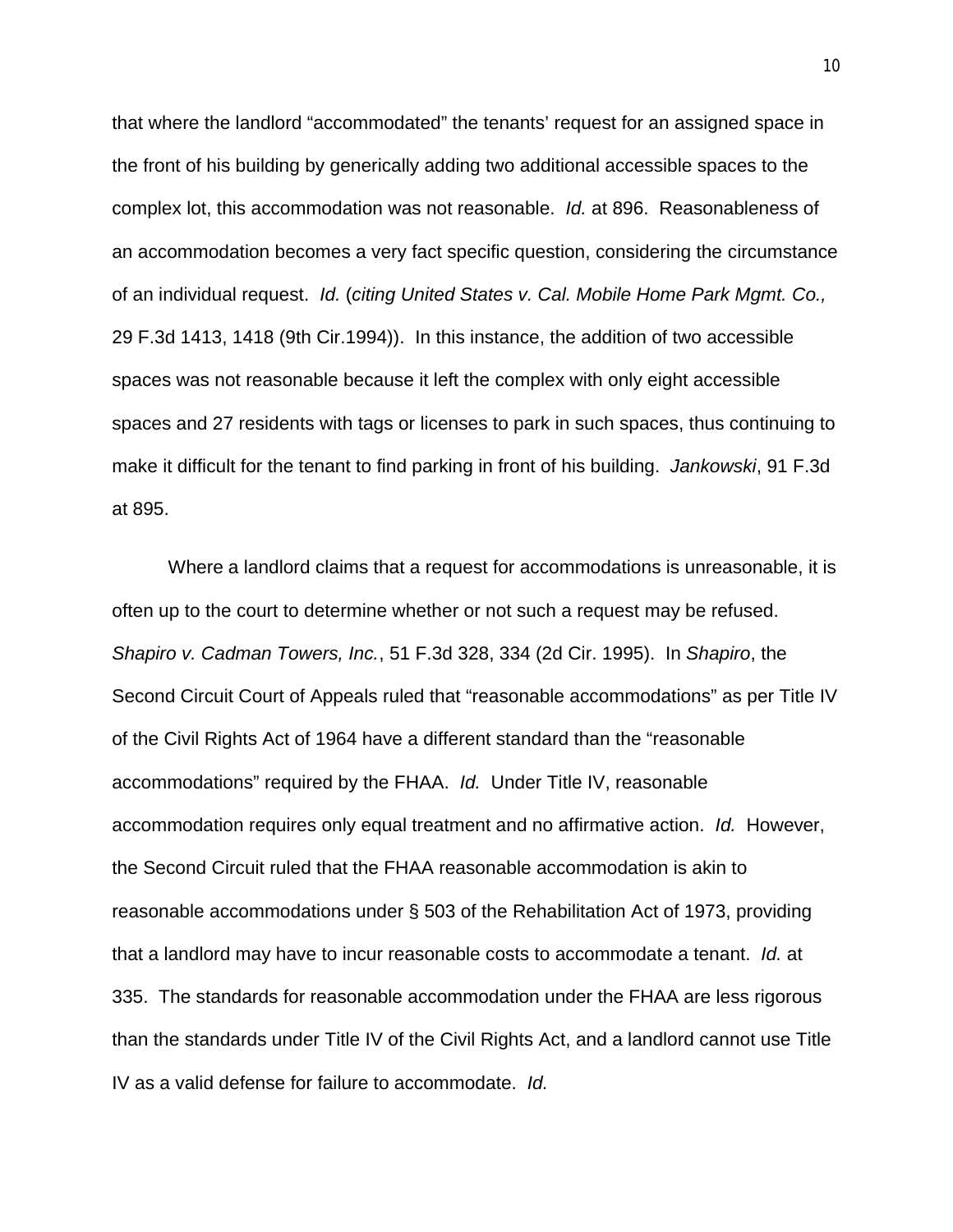As noted, if a tenant makes a request for reasonable accommodation and the landlord refuses such accommodation, that refusal may be discrimination as defined by the FHAA. 42 U.S.C. § 3604(f)(1). To prove discrimination based on the failure of a landlord to make reasonable accommodations, a plaintiff must show that:

(1) he or she suffers from a handicap as defined by the Fair Housing Act; (2) defendants knew or reasonably should have known of Plaintiff's handicap; (3) accommodation of the handicap "may be necessary" to afford plaintiff an equal opportunity to use and enjoy the dwelling; and (4) defendants refused to make such accommodation

*S. Cal. Hous. Rights Ctr. v. Los Feliz Towers*, 426 F. Supp. 2d 1061, 1066 (C.D. Cal. 2005). Inquiries into housing discrimination under the FHAA are highly fact specific; the court will consider each individual case in relation to the above test. *Id.* In *Jankowski*, the Ninth Circuit found discrimination when a disabled tenant, to their great pain or injury, was forced to travel long distances from home to car and vice versa. *United States v. Cal. Mobile Home Park Mgmt. Co.*, 107 F.3d 1374, 1381 (9th Cir. 1997) (*citing Jankowski, 91* F.3d at 895). If such injury or pain reduces or diminishes the tenants' use and enjoyment of their dwelling, part three of the above test is satisfied. *Cal. Mobile Home Park Mgmt.*, 107 F.3d at 1381. The *Shapiro* court found that where the tenant was exposed to a risk of "injury, infection, or humiliation" when leaving and returning to their dwelling, a reasonable accommodation for parking becomes necessary to use and enjoy said dwelling. *Shapiro*, 51 F.3d at 335.

In 1998, a case was brought in New York under the FHAA by a resident with a mobility impairment that satisfied the FHAA's definition of handicap. *Hubbard*, 994 F. Supp. at 187. The resident asked the complex's landlord for an assigned parking space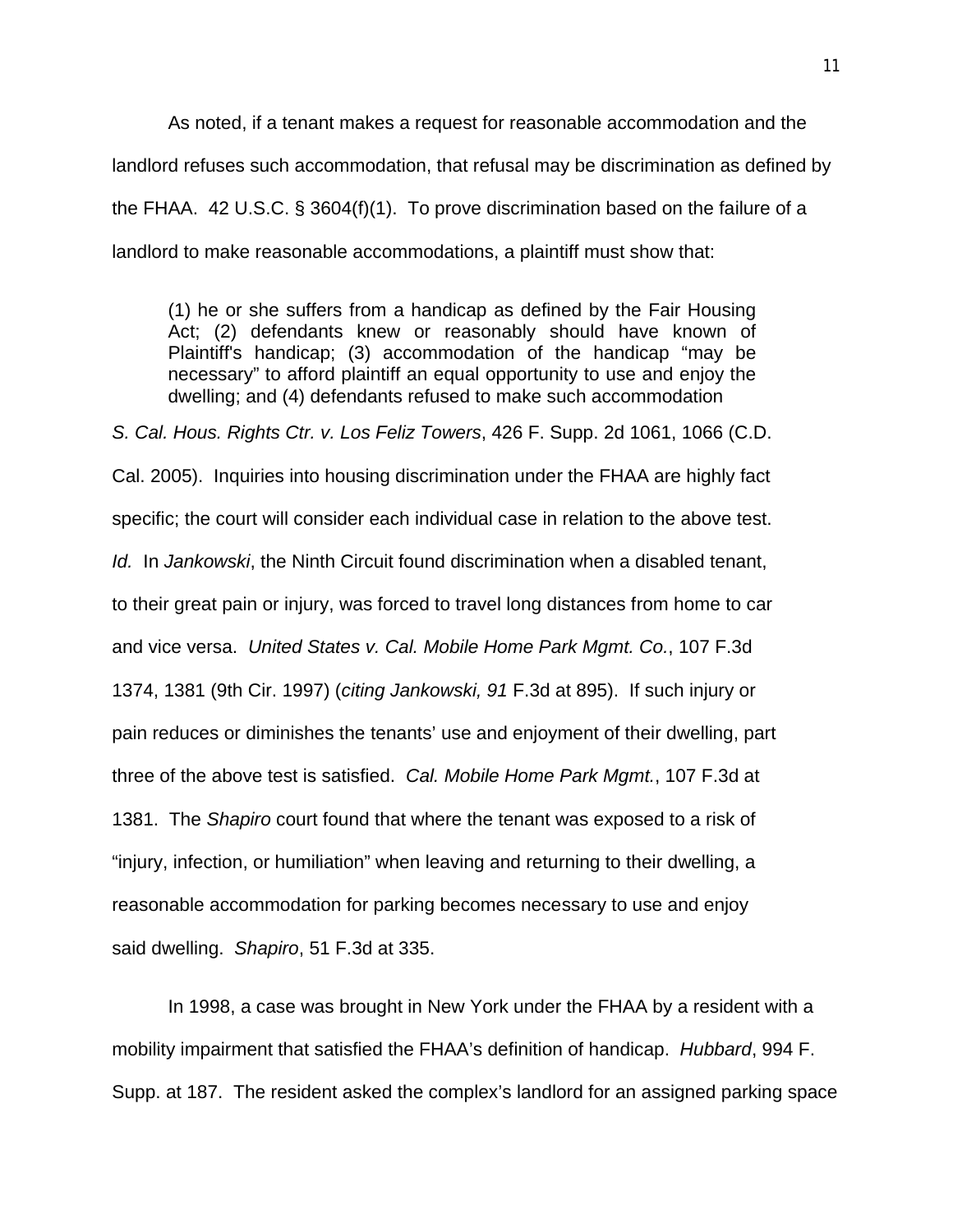close to her building. *Id.* The apartment complex reluctantly agreed to allow the requested space to be assigned to the tenant, but required her to pay a fee associated with the reserved parking space. *Id.* at 189. The tenant alleged that charging a fee for parking was a failure to provide reasonable accommodation under the FHAA, and the court agreed. *Id.* at 193. The judge reasoned that providing a tenant with a designated space at no cost "would not diminish the number of reserved spaces available for rental or decrease [the landlord's] income from these spaces. Thus, [the landlord] would not be burdened by designating a space for [the tenant's] use without charge." *Id.* at 191. Charging the tenant a fee to park is neither a reasonable accommodation, nor is it equal opportunity to use and enjoy the dwelling. *Id.* at 193.

Conversely, after investigating a claim through the lens of the FHAA discrimination test, a New Jersey district court concluded that there is no existing discrimination where there is a lack of evidence for failure to reasonably accommodate. *Sporn*, 173 F. Supp. 2d at 249. Here, tenant provided little to no evidence pointing to either the necessity or reasonableness of the requested parking accommodation; moreover, the landlord maintains that they took significant effort to provide tenant with acceptable accommodation, but tenant refused their efforts. *Id.* The court concluded noting that a reasonable accommodation should not extend additional preferences above and beyond those afforded to other tenants, only equal opportunity (*see Hubbard*, 994 F. Supp. at 190)—that the tenant was requesting additional, unreasonable accommodations. *Sporn*, 173 F. Supp. 2d at 250. In this case, tenant's allegation of discrimination for refusal to grant an accommodation is not a sufficient discrimination claim under the FHAA. *Id.* at 251.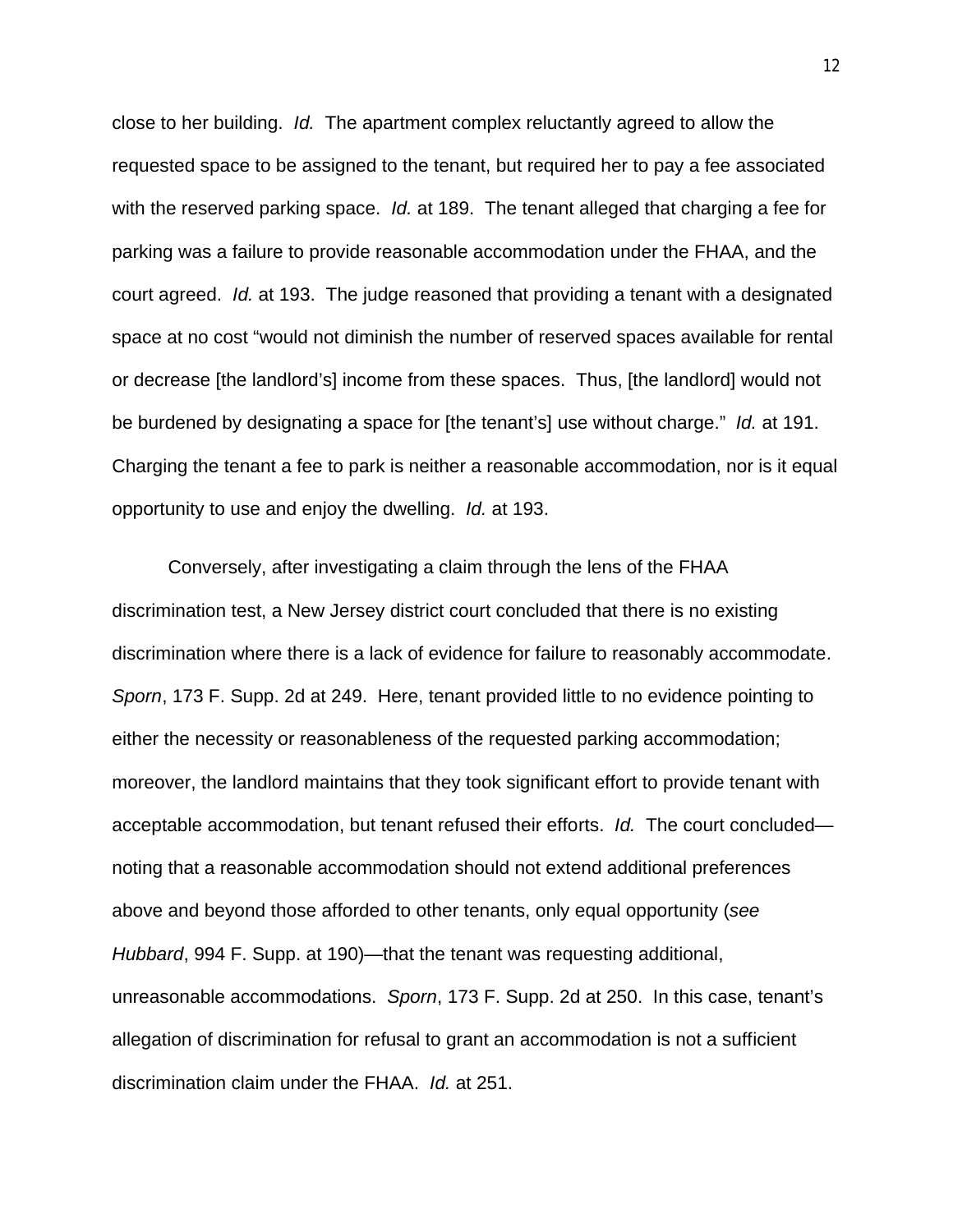Post 1988, the FHA defines handicap, reasonable accommodation, and outline's a test for the court's to use in determining if discrimination is present in a particular case. 42 U.S.C. § 3601. However, it is state statutory law that provides specific guideline's for accessible parking for people's with disabilities.

## **Iowa Law on Parking for Peoples with Disabilities**

The State of Iowa defines parking spaces for persons with disabilities as "a parking space, including aisle, designated for use by only motor vehicles displaying a persons with disabilities parking permit." IOWA CODE § 321L.1(7) (2009). A person with a disability is defined as "a person with a disability that limits or impairs the person's ability to walk." IOWA CODE § 321L.1(7)*.* Accessible parking spaces are designated as such to allow access for persons with disabilities to both public and private facilities. IOWA CODE § 321L.1(8*).* The designated parking spaces should be located to provide the shortest accessible pedestrian route into the building. 661 IOWA ADMIN. CODE § 18.2 (2010).

The Iowa Administrative Code states that a parking space for persons with disabilities must adhere to specific parameters for it to be considered an accessible parking space. 661 IOWA ADMIN. CODE § 18.2*.* The mere display of the internationally recognized symbol of accessibility affixed to a standard parking space is insufficient. Iowa Code § 321L.5(2). All parking spaces for persons with disabilities that are designated or created "after July 1, 1990, shall comply with the dimension requirements specified in rules adopted by the department of public safety and in effect when the spaces are designated." Iowa Code § 321L.5(2). Additionally, Iowa Administrative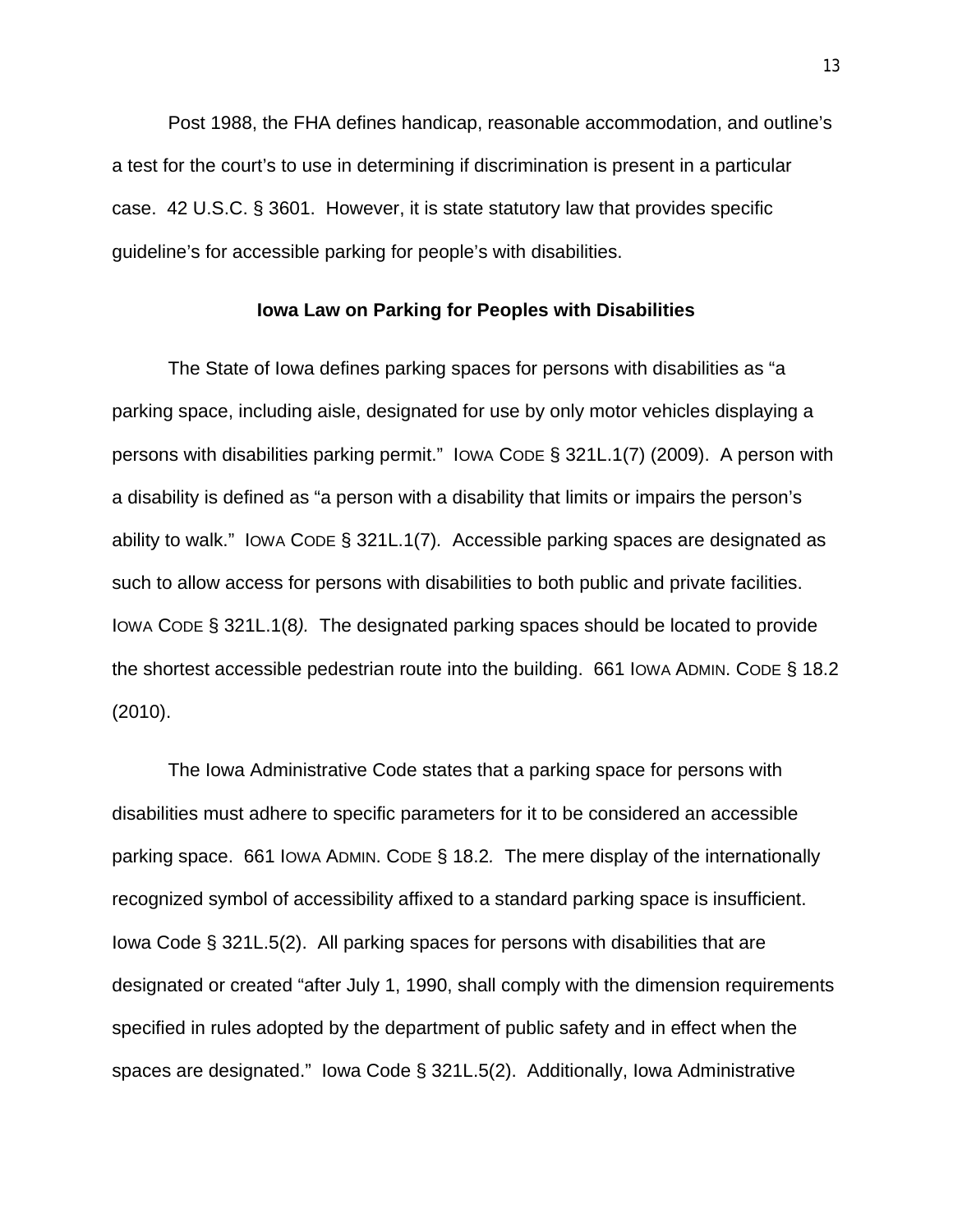Code specifies that the dimensions of the spaces designated for persons with disabilities shall conform to all national standards. Iowa Code § 321L.5(2). The spaces must be at least 96 inches wide and have an adjacent aisle that is at least 60 inches wide. 661IOWA ADMIN. CODE *§* 18.3. It is permissible for two accessible spaces to share a common adjacent access aisle. 661IOWA ADMIN. CODE *§* 18.3.

Accessible parking spaces shall be designated with the international symbol of accessibility and be displayed on a vertical sign or object so that the bottom of the blue and white sign is no less than five feet or no greater than seven feet from the ground. 66 IOWA ADMIN. CODE § 18.5*.* The sign must be displayed this way so that it is visible to approaching drivers of vehicles. 661IOWA ADMIN. CODE § 18.5. There are two exceptions to this "visibility" provision: (1) signs that were in place prior to February 1, 200,1 that are readily visible to approaching drivers may continue being used until such time as they are replaced; and (2) signs that are affixed to other approved parking signs and devices such that are clearly visible to approaching drivers are not required to comply with the minimum and maximum height requirement of display. 661IOWA ADMIN. CODE § 18.5. However, simply marking the pavement within the parking spot with the internationally recognized symbol of accessibility is insufficient alone to designate a parking spot for a person with a disability. 66 IOWA ADMIN. CODE § 18.5. Signs designating parking spaces that are reserved for a person with a disability are not required to display the amount of fine that will be imposed for improper use of the parking space, but may do so. 661IOWA ADMIN. CODE § 18.5.

There are three types of permits that may be obtained by a person with a disability: (1) registration plates, (2) a parking sticker, or (3) a removable windshield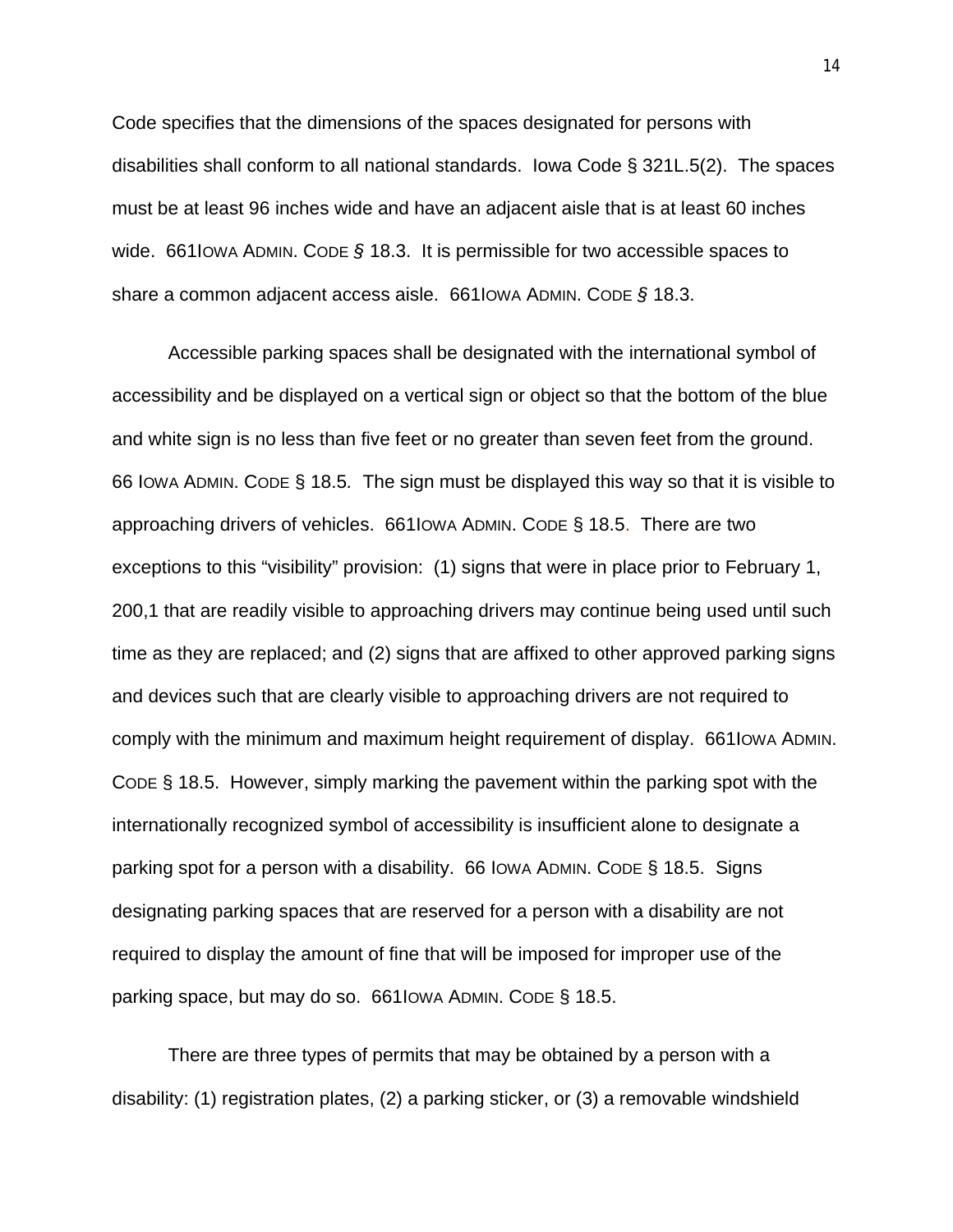placard. IOWA CODE § 321L.2(1)(a)(1)-(3). A licensed physician, physician assistant, nurse practitioner, or chiropractor may provide a statement on his or her stationery that includes the individual's name, address, birth date, social security number or Iowa driver's license number or non-operator's identification card number who is requesting an accessible parking permit. IOWA CODE § 321L.2(1).The statement should include the reason the accessible parking permit is necessary. IOWA CODE § 321L.2(1).

Above are the general regulations and requirements for accessible parking for persons with disabilities in Iowa. The issue becomes considerably more complex when dealing with the number of spaces that are to be designated in off-street parking for residential facilities. According to Iowa law,

All public and private buildings and facilities, temporary or permanent, which are residences and which provide ten or more tenant parking spaces, excluding extended health care facilities, shall designate at least one parking space for persons with disabilities as needed for each individual dwelling unit in which a person with a disability resides.

661 IOWA ADMIN. CODE § 18.5.

The number of spaces designated for persons with disabilities is determined by the number of rental units housing a person with a disability, who have a proper permit, that require accessible parking. 661IOWA ADMIN. CODE § 18.5. There must be at least one accessible parking space per person with a disability residing at the complex. 661IOWA ADMIN. CODE § 18.5. So, in a hypothetical multiunit housing complex with 50 parking spaces, and 20 residents displaying a proper permit for handicapped accessible parking, 20 of the 50 spaces must thus be accessible. While this law may seem relatively straightforward, it becomes slightly more challenging when there is a residential parking lot in a multiunit housing complex that also has designated public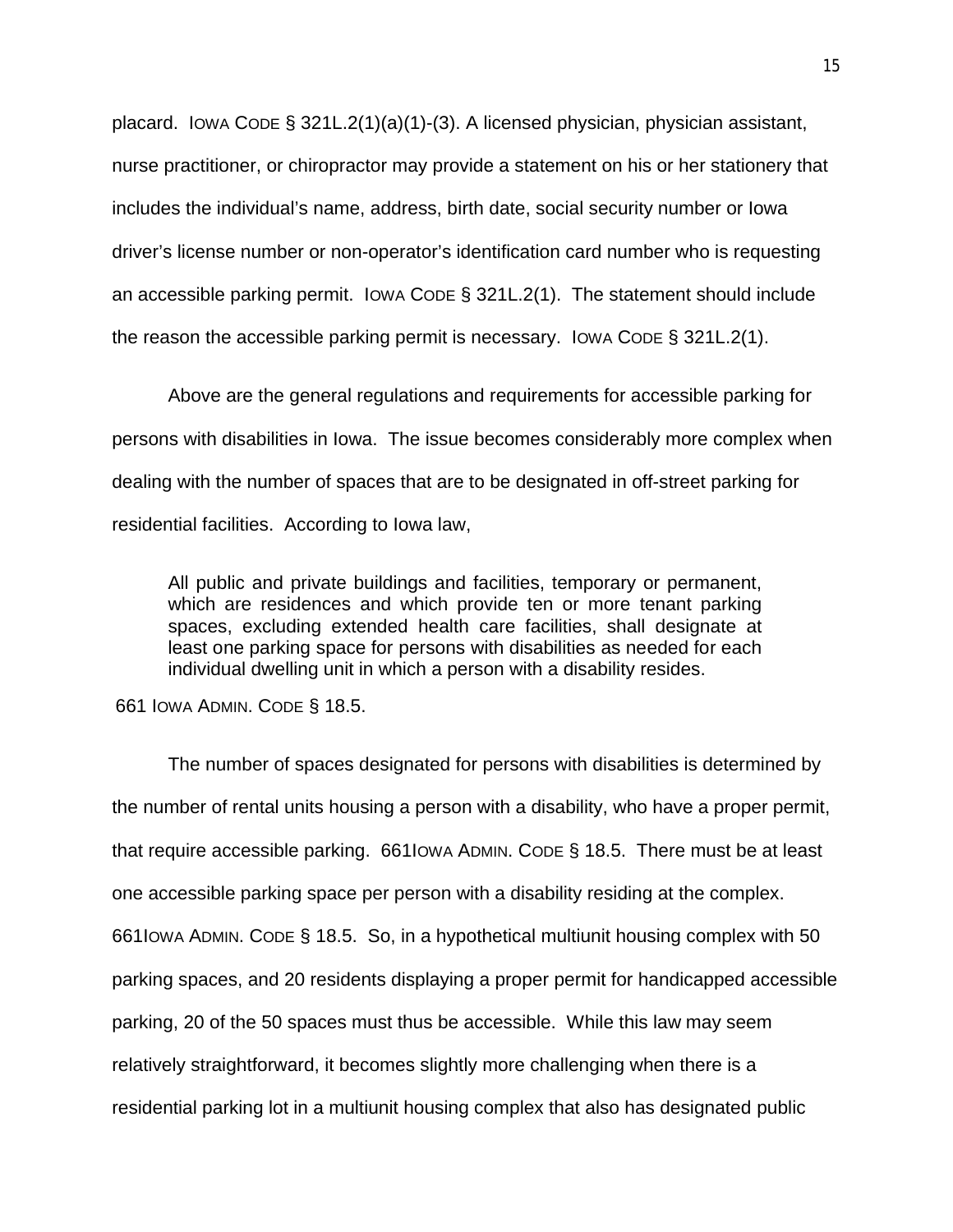visitor parking spaces. As previously noted, many multiunit housing complexes will designate public visitor parking spaces to accommodate prospective tenants' attempts to visit the rental or leasing office as well as visitors there to see current tenants, or residential complexes that rent out commercial space within the building that provide parking for visitors to those commercial units. The Iowa Department of Public Safety (DPS) provides guidance in these instances:

Residential buildings and facilities which provide public visitor parking of **ten** or more spaces shall designate parking spaces for persons with disabilities in the visitors' parking area in accordance with the table contained in rule 661—18.6(321L).

Rule 661—18.7(321L) (2010).

The Iowa DPS has promulgated the following table:

| <b>Total Parking Spaces In</b><br>Lot                                | <b>Required Minimum</b><br><b>Number of Parking Spaces</b><br>for Persons with<br><b>Disabilities</b> |
|----------------------------------------------------------------------|-------------------------------------------------------------------------------------------------------|
| 10 to 25                                                             |                                                                                                       |
| 26 to 50                                                             | 2                                                                                                     |
| 51 to 75                                                             | 3                                                                                                     |
| 76 to 100                                                            | 4                                                                                                     |
| 101 to 150                                                           | 5                                                                                                     |
| 151 to 200                                                           | 6                                                                                                     |
| 201 to 300                                                           |                                                                                                       |
| 301 to 400                                                           | 8                                                                                                     |
| 401 to 500                                                           | 9                                                                                                     |
| 501 to 1000                                                          | $\star$                                                                                               |
| 1001 and over                                                        | **                                                                                                    |
| *2 percent of total<br>**20 spaces plus 1 for each 100<br>over 1,000 |                                                                                                       |

661IOWA ADMIN. CODE § 18.6(2) (2010).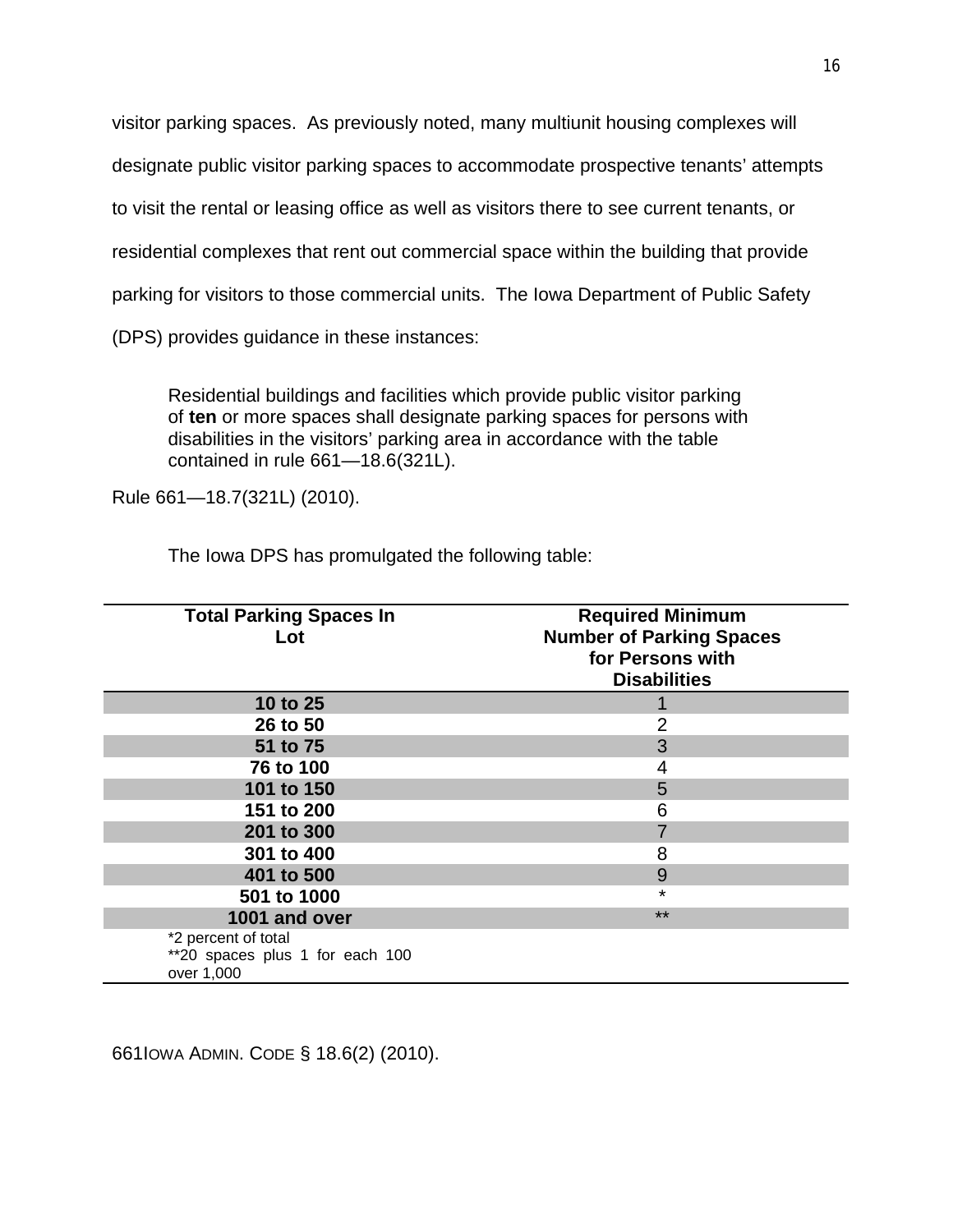In the previous example of a multiunit housing complex with 50 parking spaces, if eight of the 50 were designated as public visitor parking spaces, the DPS rules do not apply and the lot only needs to contain the number of spaces required by tenants with proper permits. 661IOWA ADMIN. CODE § 18.6(2). However, if there were 10 visitor parking spaces in the same 50-space lot, then there would need to be one space designated for persons with disabilities who are visitors to, and not tenants of, the public accommodation within that unit. 66 IOWA ADMIN. CODE § 18.6(2).

However, if the housing provider does not designate parking for visitors, but allows visitors and tenants to park anywhere they want in the 50-space lot, the law is less clear. A fair reading of DPS rules suggest where parking for tenants and visitors is combined, the provider should combine the number required for tenants with disabilities (IE how many tenants residing in the complex have a proper handicapped parking permit) with the number required for visitors as per the DPS table. This calculation would provide the *minimum* number required by Iowa parking law. For instance, in the same 50-unit complex with combined tenant and visitor parking (IE there is *not* a separate lot designated for visitors), where there are 20 residents requiring accessible parking spaces, the landlord would have to provide *at least* 22 spaces accessible to persons with disabilities. 661IOWA ADMIN. CODE § 18. This calculation represents the minimum, base-line number of accessible spaces that a landlord must provide.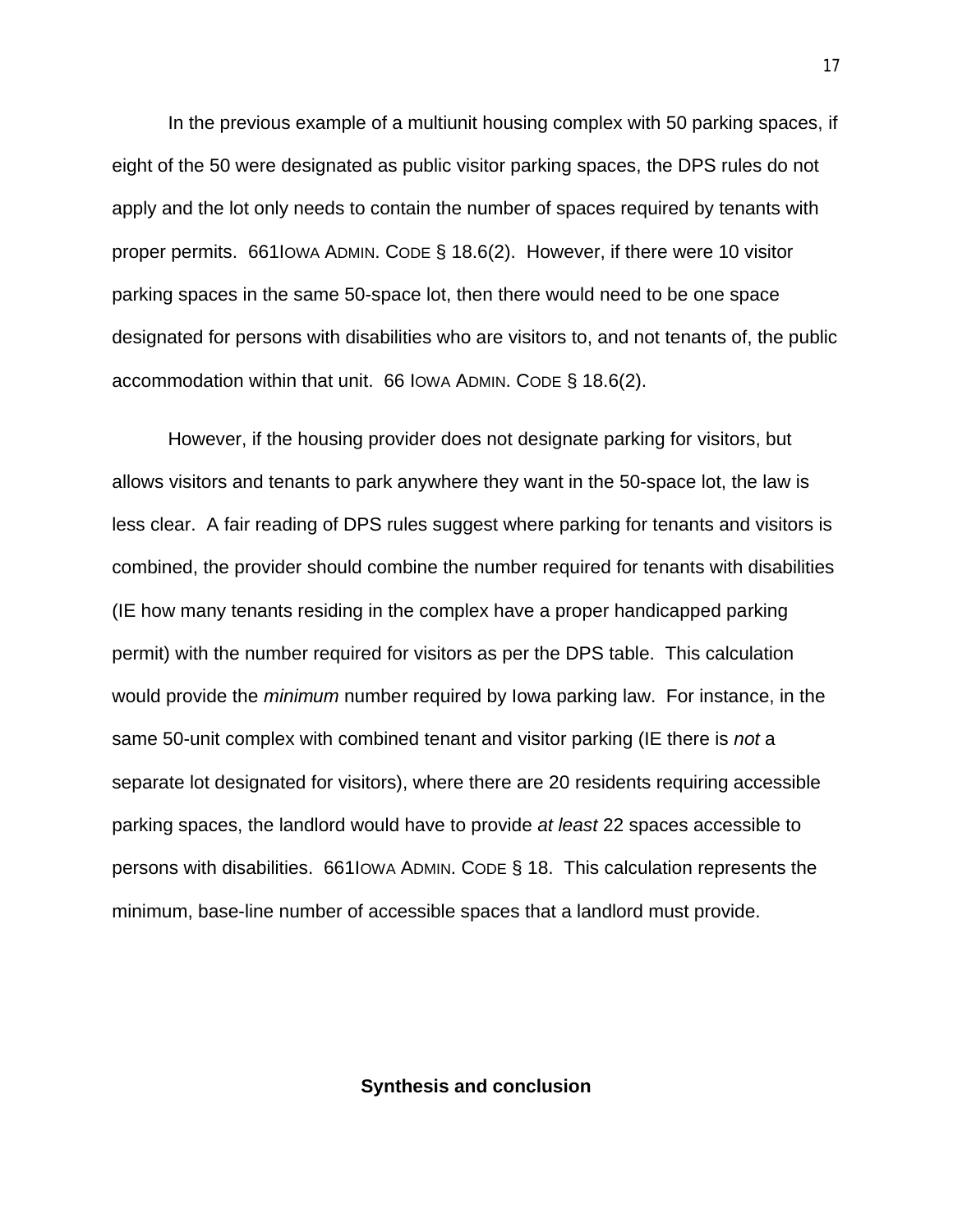As this paper points out, the law regarding parking for persons with disabilities in off-street multiunit residential complexes is both complicated and governed by a widearray of federal and state legislation. Hopefully, this paper has succeeded in clarifying the black-letter-law surrounding this issue. Returning to the original questions posed at the start of the paper, definitive answers may now be derived:

- If you are the owner or manager or you represent a homeowners' association of a multiunit residential complex that provides off-street parking, do you need to designate parking spaces for persons with disabilities, and if so, how many parking spaces?
	- o Yes, you need to provide at least one accessible space per tenant that needs the accommodation. Additionally, you will also need to provide accessible parking spaces if you provide ten or more public visitor parking spaces. The required number of accessible spaces will depend on the total number of public visitor spaces that are provided.
- As a landlord, if there are persons with disabilities renting in your unit, do you need to provide an accessible parking space for them?
	- o Yes, a reasonable accommodation needs to be made for a resident with a disability. Failure to do so can result in civil liability and fines.
- May a landlord charge a fee for an accessible parking space?
	- o No, the courts have held that it is not acceptable to charge a fee to the tenant for a reserved accessible space requested as a reasonable accommodation.